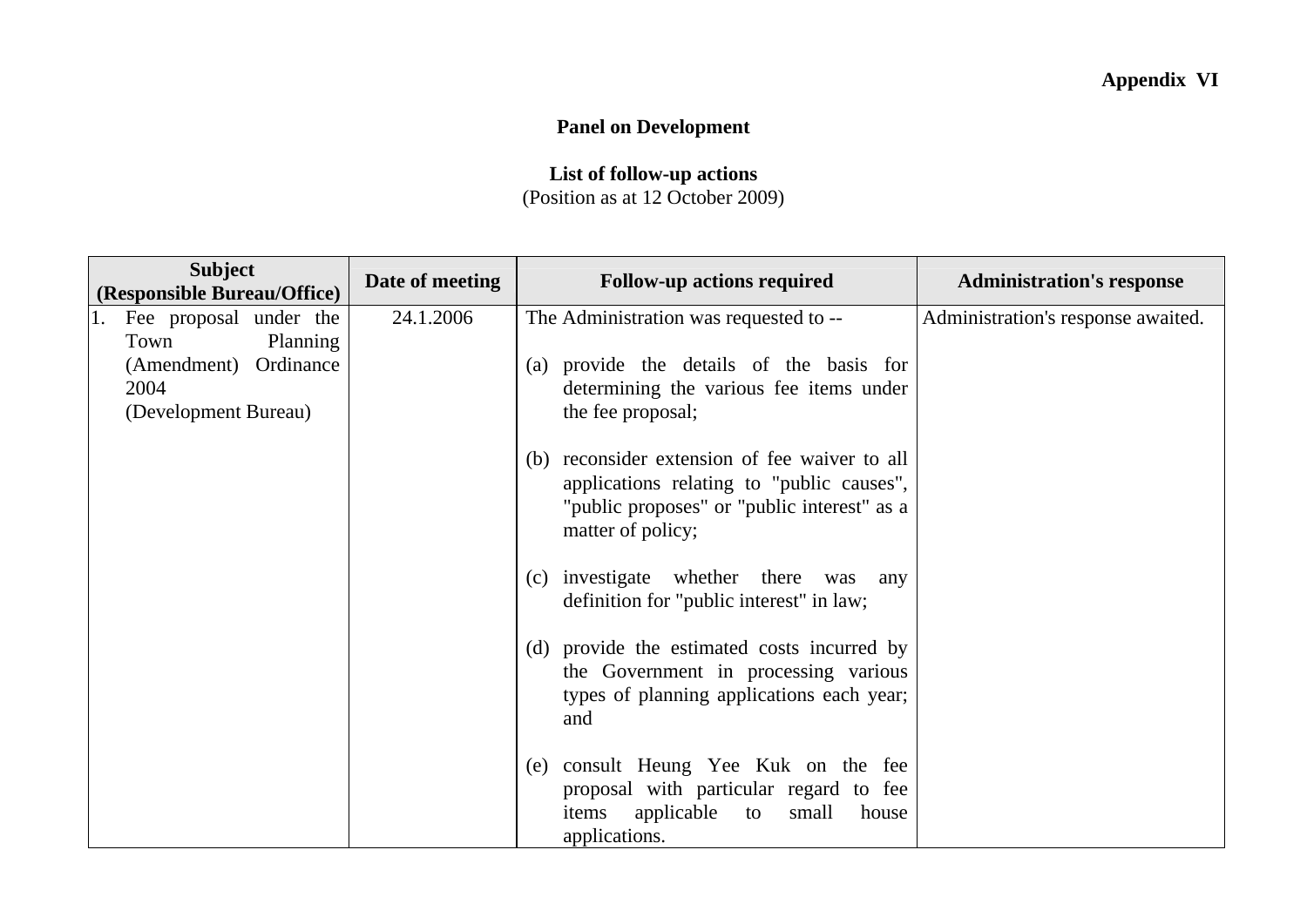|                  | <b>Subject</b><br>(Responsible Bureau/Office)                         | Date of meeting | <b>Follow-up actions required</b>                                                                                                                                                                                                                                                                                      | <b>Administration's response</b> |
|------------------|-----------------------------------------------------------------------|-----------------|------------------------------------------------------------------------------------------------------------------------------------------------------------------------------------------------------------------------------------------------------------------------------------------------------------------------|----------------------------------|
| $\overline{2}$ . | Wan Chai Development                                                  | 29.5.2007       | The Administration was requested to provide   Administration's response awaited.                                                                                                                                                                                                                                       |                                  |
|                  | $\mathbf{H}$<br>Review<br>Phase<br>Recommended<br>Outline             |                 | the following information --                                                                                                                                                                                                                                                                                           |                                  |
|                  | Development Plan and<br>proposed amendments to                        |                 | (a) the number of "Other Specified Uses"<br>that<br>had<br>been<br>rezoned<br>sites<br>for                                                                                                                                                                                                                             |                                  |
|                  | relevant Outline Zoning<br>Plans<br>(Development Bureau)              |                 | commercial use over the past 5 to 10<br>years; and                                                                                                                                                                                                                                                                     |                                  |
|                  |                                                                       |                 | (b) the amount of consultancy fees paid to<br>Maunsell Consultants Asia Limited for<br>undertaking<br>various<br>Government<br>consultancy projects over the past 10<br>years and the consultancy fees it would<br>receive in future if the projects in relation<br>to Wan Chai Development Phase II were<br>approved. |                                  |
| 3.               | Central-Wan Chai Bypass<br>Chai<br>Wan<br>and<br>Development Phase II | 25.11.2008      | The Administration was requested to provide Administration's response awaited.<br>$-$                                                                                                                                                                                                                                  |                                  |
|                  | (Development Bureau)                                                  |                 | the lists of approved local and non-local<br>(a)<br>contractors for public works projects;<br>and                                                                                                                                                                                                                      |                                  |
|                  |                                                                       |                 | the respective numbers of local and<br>(b)<br>non-local registered contractors awarded<br>contracts for public works projects over<br>the past three to five years; the number                                                                                                                                         |                                  |